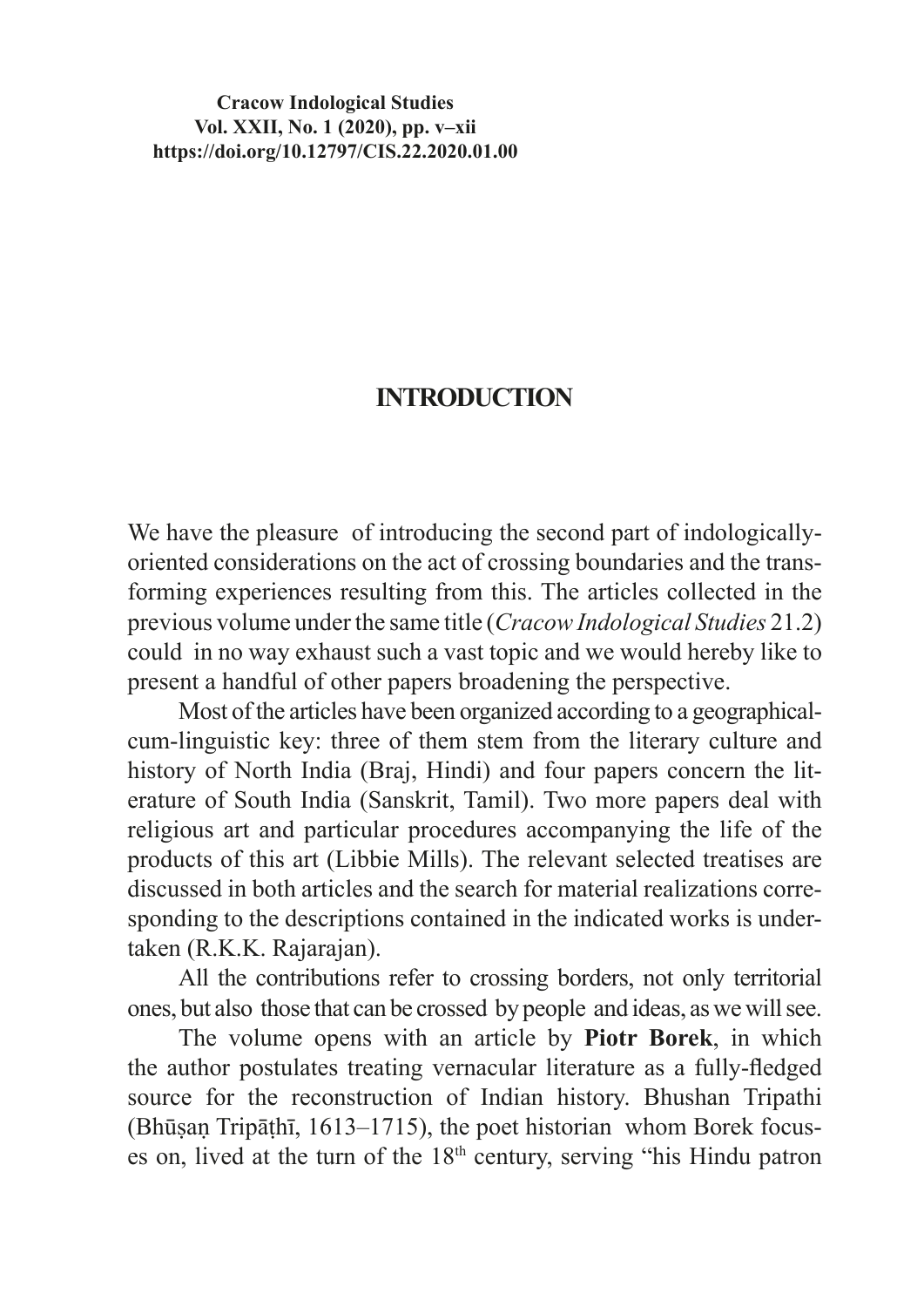Shivaji Bhosle (Śivājī Bhomsle), who later on in the 20<sup>th</sup> century was found to be useful to the nationalist agenda in the process of the nationalist historicization of Hindi". His poetical treatise (*lakṣaṇgranth*) entitled *Śivrājbhūṣan* was composed in 1673, that is shortly before Shivaji's ascent to the throne in 1674. The content of this particular work situates it in the sphere of different discourses: it provides the reader with definitions and examples of figures of speech, but as to the examples, one is presented here with the stanzas which can be read as shaping a political history. By no means is such multi-purpose work an innovation in Indian literary traditions, rather it is the norm and well rooted in the continuum of Sanskrit literary culture. Borek concentrates on ten stanzas devoted to the visit of Shivaji to the court of Aurangzeb. So the protagonist of this story crosses the territorial borders of his realm to find himself in Agra, where he feels humiliated by the lack of proper respect. That causes his reaction, differently described in different sources (nevertheless, the consequences for later Indian history were the same) as this incident was discussed also by Bhushan's contemporary, Kulpati Miśr, as well as by the  $20<sup>th</sup>$ -century historians of the Maratha empire. Behind all these narratives there is an ideology hidden. The author of the article proposes to overcome the Eurocentric barriers that deny a sophisticated poetic composition the right to be a historical source. As Borek's analysis proves, historical sense embedded in Indian intellectual traditions cannot be neglected only because they differ from the notions of the western "presupposition that history is and can be written only as a separate, one-purpose composition".

The next article by **Aleksandra Turek**, entitled "Sītā of Sindh", documents the well-known fact that for a story there are no borders in space and time. It travels freely between different traditions regional and nationwide ones, folk and classical—mingles with other storylines, and chooses different genres, perhaps the most appropriate for its survival, i.e. the most interesting for the audience at a certain moment of time as well as giving a sense of belonging to a specific local community on the one hand and uniting their members with the rest of the society on the other. Thus the *Ūmar–Mārvī* story, which belongs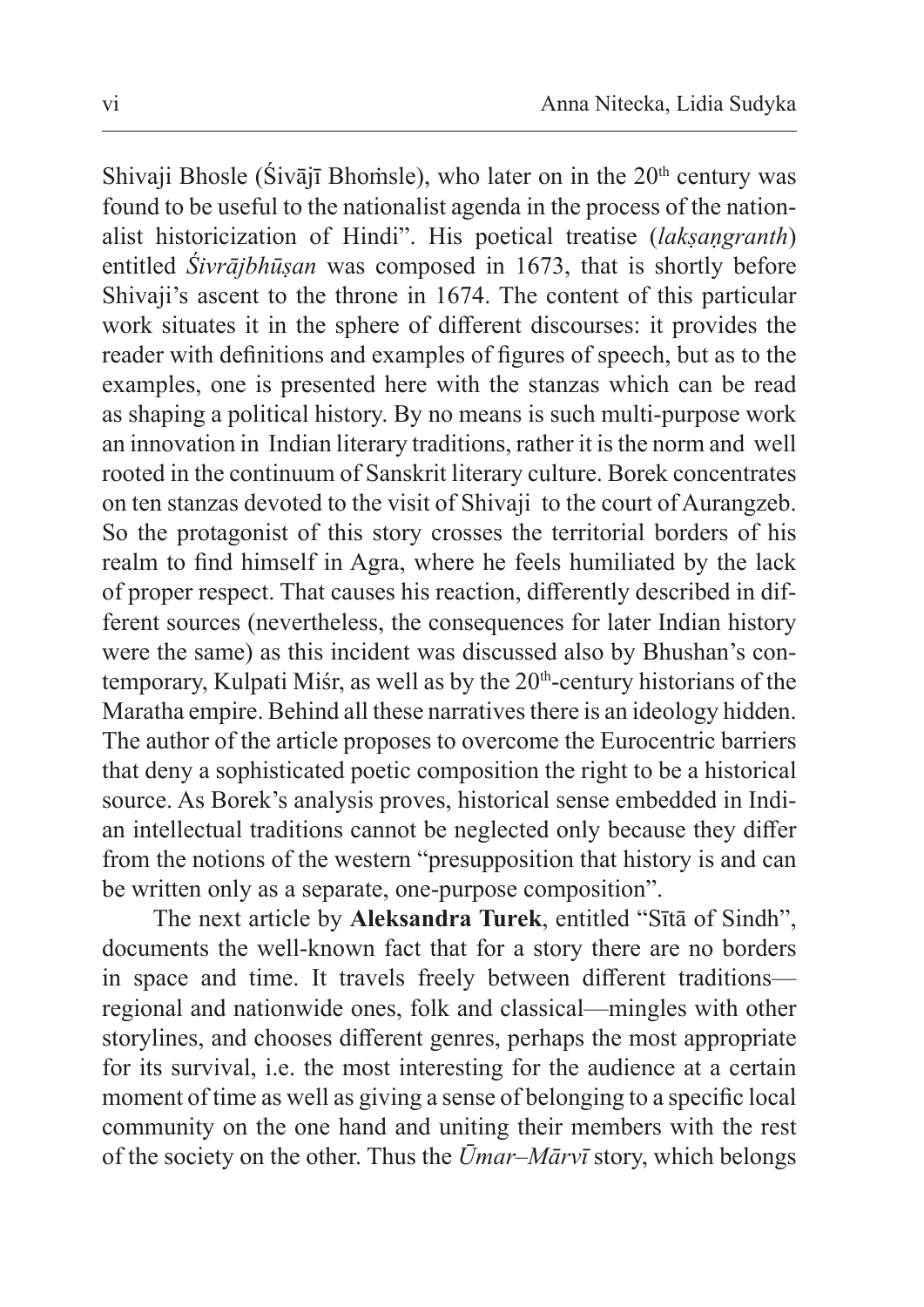to the oldest repertoire of orally transmitted local Sindhī folk stories, has found its way to the modern form of a comic book. However, this new form of transmission brings another novelty—the heroine of the story, Mārvī, is presented as equal to Sītā, as one can notice comparing the fates of these two characters. Such a link to the *Rāmāyaṇa* obviously provides a wider audience for the story than the Sindhī community. The text of the comic was prepared by a Sindhī writer Vāsudev 'Sindhu Bhāratī' in Hindi, which could also speak for the will to make the story known outside the Sindhī community. Turek states that the ongoing process of building and strengthening the Sindhī identity brings not only a simple retelling in the new attractive form appropriate to modern times, but "the need to make reference to Hindu terminology and pan-Indian, well-defined, cultural codes, such as the figure of Sītā or Satī" is also visible. In this way, we get a new version of an old story occurring earlier in various traditions (a Sufi version, a form mixed with the Rājasthānī narrative tradition of the *Ḍholā-Mārū* story, a Persian version), which the author also briefly discusses in her article.

**Monika Browarczyk**, in turn, discusses in her article the way Kunwar Narain (1927–2017), a reputed Hindi poet and writer, reminisces about the past. The paper is divided into two parts. The first part is dedicated to scarce autobiographical references which the poet made in his public speeches, interviews and introductions to his published works. Despite being known for his reluctance to share details of his life, he refers briefly to the loss of his mother and sister, the ancestral house in Lucknow, the atmosphere of pre-independence India, his foreign journeys and college years, and his family's resentment towards his artistic inclinations. The second part of the paper examines a little known aspect of the poet's life and literary legacy. Browarczyk studies here five pieces of Kunwar Narain's creative writings in which he reminisces about his trips to Poland and various encounters he had during those visits. Kunwar Narain considered his journey to Poland, Russia and China in 1955 as the most significant in his life. Recollections of his short stay in Warsaw, being a part of this important trip, return in three poems and a short story *Vārsā mẽ Olgā* (*Olga in Warsaw*),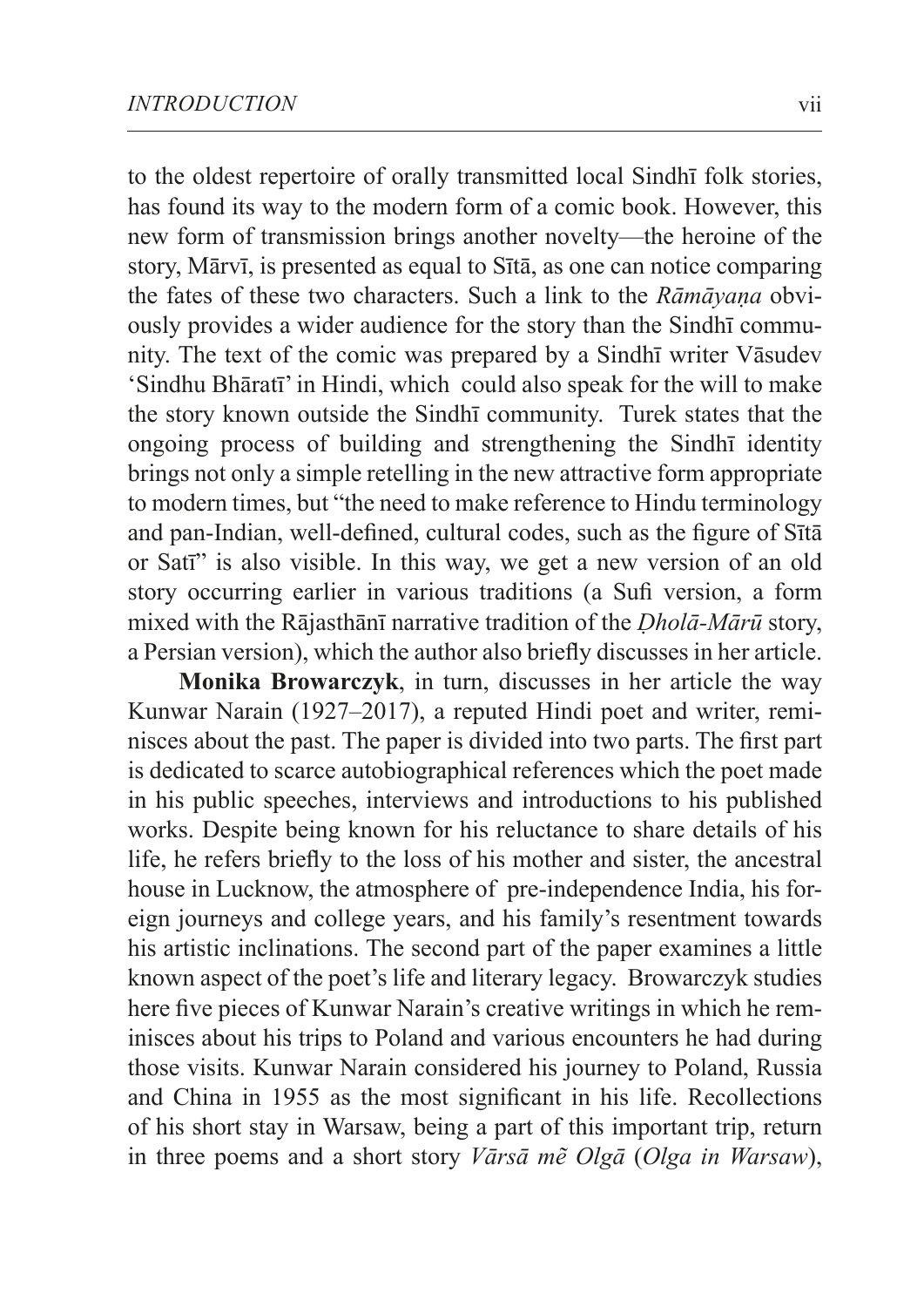which are thoroughly studied by Browarczyk. Furthermore, she has analysed the poem *Krākāu ke ciṛiyāghar mẽ* (*In Krakow Zoo*), which recalls the poet's later trip to Poland and his stay in Kraków.

Crossing geographic boundaries always gives the opportunity of comparing cultures and learning, in this way expanding horizons. In the case of immigration, i.e. permanent living in the country of destination, it should also lead to the merging of various horizons and building of new social bonds. The paper of **Rajendran Chettiarthodi** reflects on the literary output of a poet born in Tamil Nadu and living in Kerala. How did the poet, Uddanda Śāstrin, who came in search of patronage to the court of Mānavikrama, the Zamorin of Calicut of the 15th century A.D, perceive the neighbouring land of Kerala? What did he decide to describe as the most important features of his second homeland, in which he earned his living and position? In his message poem *Kokilasandeśa* and the play *Mallikāmāruta* as well as in many stray verses still current in Kerala, he records his impressions and provides a great number of precious pieces of information helping in the reconstruction of everyday life in medieval Kerala. However, it seems that he failed to integrate fully with the local scholars and, as Rajendran C. points out, "in popular imagination, he is projected as a haughty outsider outsmarting indigenous scholarship, but ultimately defeated by a native prodigy in the form of Kākkaśśeri Bhattatiri".

With the paper of **Alexander Dubyanskiy** we enter the realm of Tamil literature. It deals with the question of transformation in the lives of *nāyanārs*, Śaiva poet-saints representing the South-Indian *bhakti* tradition. The article, based mostly on *nāyaṉār*s' poetic compositions and the hagiographic *Periya purāṇam*, demonstrates that there is a set of recurring motifs which form a typical structure of legends about saints' lives. The following motifs in their life-stories are analysed in a comparative perspective: an encounter with Śiva, a trial or initiation, a participation in mythical events, rejection of family life, intense emotional experience and manifestation of poetical talent. These recurring elements, the turning points in *nāyanārs*' lives, correspond to crossing of various boundaries and point to a series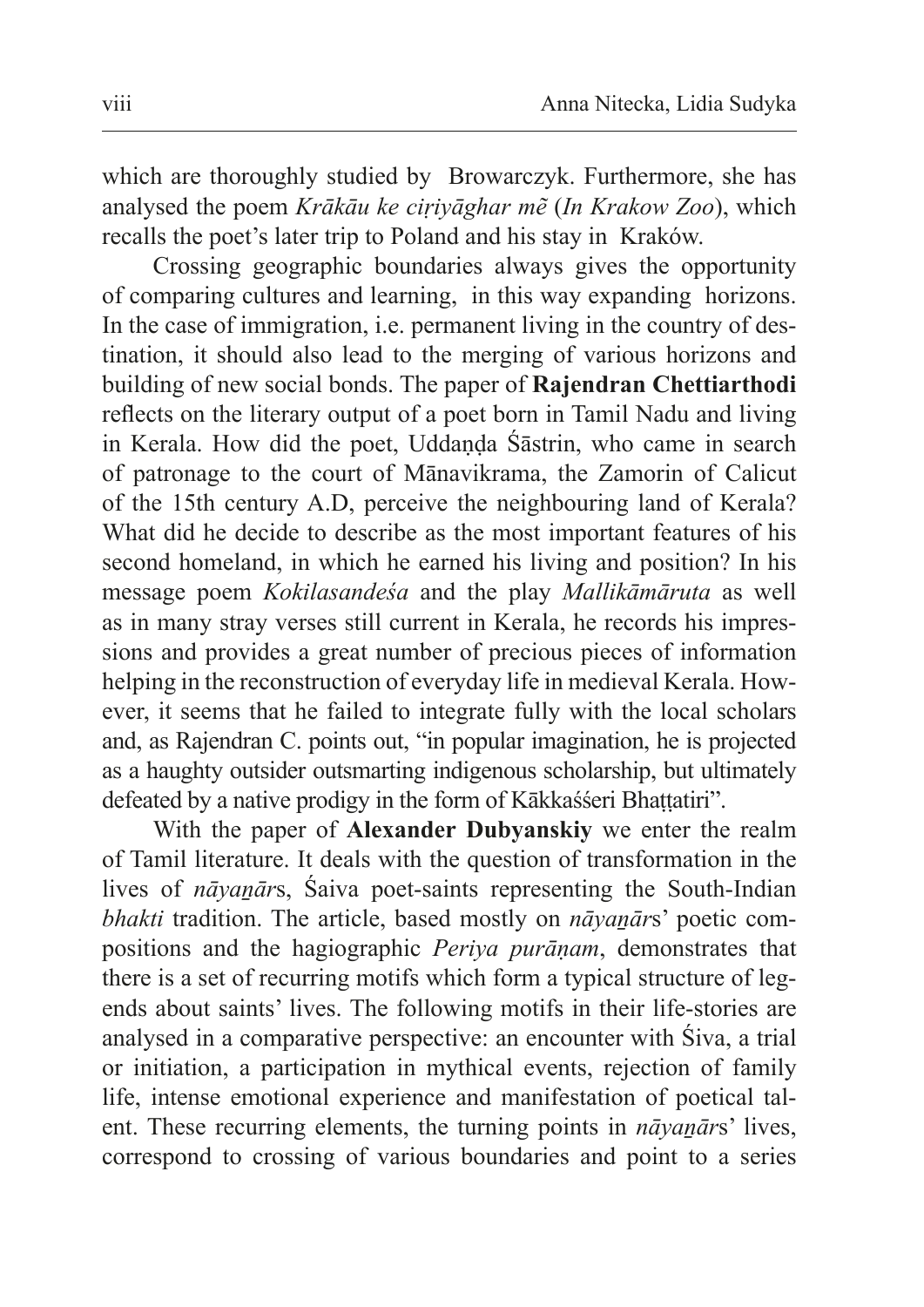of transformations (physical, social and spiritual ones) by which an ordinary person becomes a sacred slave of Śiva. For exemplification of the aforementioned motifs, which do not necessarily appear in every case, Alexander Dubyanskiy refers at first to the hagiography and hymns of the poetess Kāraikkāl Ammaiyār ( $6<sup>th</sup>$  century), who chronologically preceded other *nāyanār*s and whose life-story, according to the author, presents a typical hagiographic pattern. Then he deals with other prominent figures of Tamil *bhakti* tradition, such as Cuntarar, Tiruñānacampantar, Appar, Kanappan and Mānikkavācakar.

The next paper, authored by **Suganya Anandakichenin,** concerns the *Tirukkōḷūr peṇpiḷḷai rahasyam*, written by Tirukkōḷūr *peṇpiḷḷai* ('The woman from Tirukkōḷūr'). The first part of the article discusses the authorship and the date of the text, traditionally attributed to a mysterious woman known only by her native place. The second part of the paper examines the language and structure of the *rahasyam*, consisting of 81 rhetorical questions which Tirukkōḷūr *peṇpiḷḷai* raised in reply to the query of the philosopher Rāmānuja, who was willing to know why she was leaving her home town which he intended to visit. In the third part of the article the content of the text is analysed. Tirukkōḷūr *peṇpiḷḷai*'s questions, including in the majority of cases a name of a real or mythological figure, prove her extensive knowledge of epics, *purānas*, Śrīvaisnava hagiography and theology. However, the authoress, repeatedly stressing her humble position, did not cross the boundary of what was considered suitable for a woman. In spite of the considerable popularity of the *rahasyam* among *Śrīvaisnavas*, its respectability and unquestionable conformity with their beliefs and doctrines, it did not attract the scholarly attention of commentators. Anandakichenin's paper provides a complete and annotated translation of the *Tirukkōḷūr peṇpiḷḷai rahasyam*.

In the next paper, **Ilona Kędzia** deals with medico-alchemical Tamil Siddha tradition. The article, based on the texts of an eminent Siddha author Yākōpu (most probably  $17<sup>th</sup> - 18<sup>th</sup>$  centuries), studies the concept of transformations connected with the crossing of various limitations. First, the paper examines transformations related to the human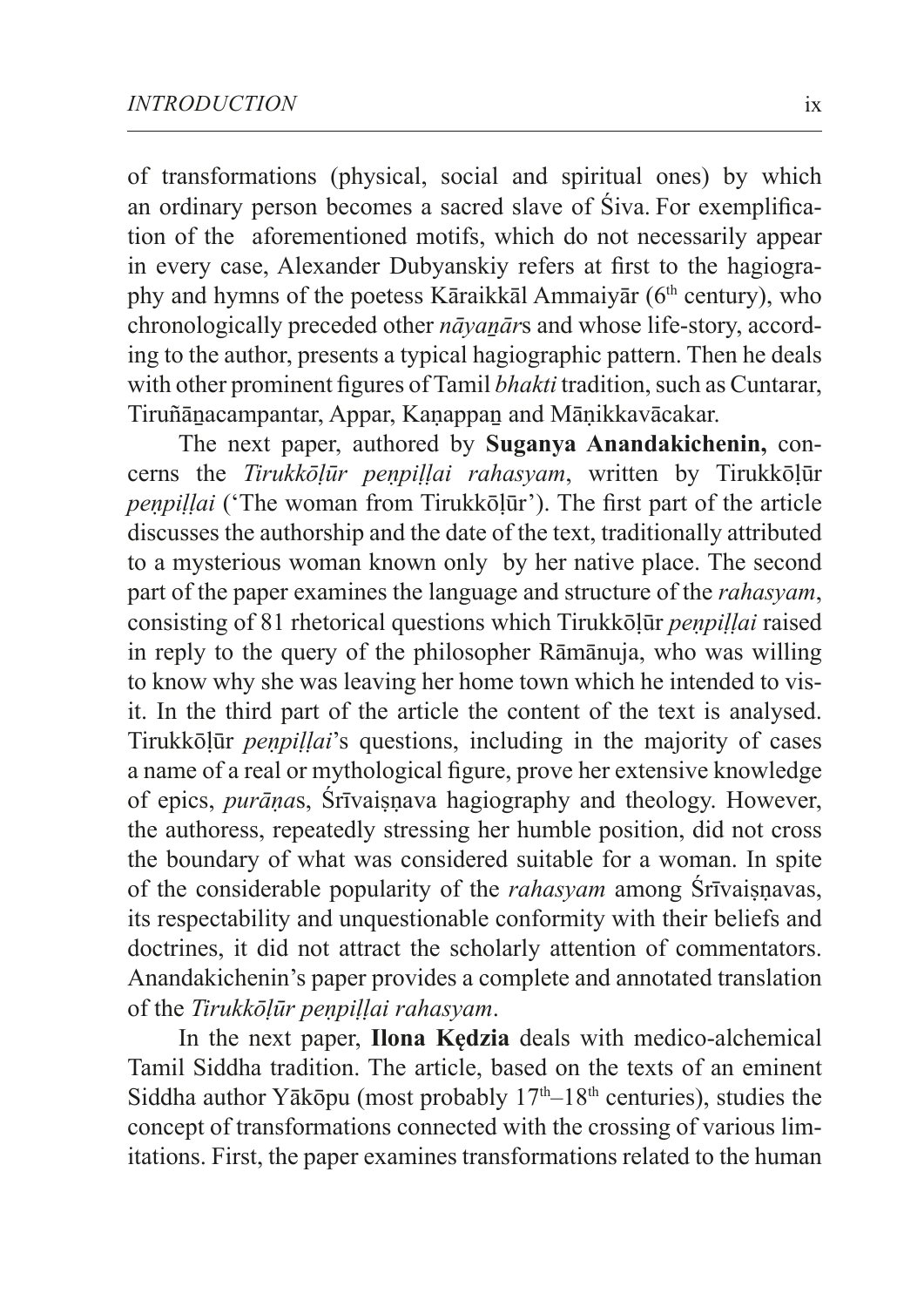body, which comprise not only the curing of particular diseases but also procedures aiming at rejuvenation and longevity: it is believed that as a result of the use of specific drugs, the body overcomes the limitations of aging and death and becomes stone-like and indestructible. Kędzia then discusses transformations of inanimate matter, such as the consolidation of certain substances, mainly mercury, which is credited with rejuvenating and immortalizing powers and is considered to be useful in the transmutation of metals into gold. The last part of the paper analyses the concept of special substances (*kuru, muppu*), which are believed to possess an extraordinary transforming power. The ingredients that could transform other substances into ashes or powders were especially valued by Siddhas. These substances, perceived as creative agents of transformation, are connected with salty efflorescence obtained from fuller's earth in a specific season of the year. In Yākōpu's works, medicine, aiming at the transformation of the human body, and alchemy, focused on operations on non-human substances, and both associated with transcending the limitations of the natural order, were closely interrelated.

The images of the gods sometimes also cross the boundaries of the temple for various reasons. The disposal and replacement of an old idol, that is the *jīrṇoddhāra* procedure, requires the god to leave his abode temporarily. A damaged temple also requires the relocation of its deity. Strict rules govern every move of the idols as well the human ritual officiants. **Libbie Mills** guides us, carefully analysing every single word, through the prescriptions given by two texts which originated at two ends of the Indian Peninsula: the *Piṅgalāmata,* an early, northern,10thcentury *Śaiva pratiṣṭhā* manual, especially involved in explaining what this procedure is in its essence, and the *Tantrasamuccaya,* a 15thcentury compendiary text from Kerala, still in use today, particularly focused on the ritual concerning the temporary rehousing of the deity. The *Tantrasamuccaya*, as Mills stresses, "does not sweep over the most important moments of crossing over, but describes them carefully, including coverage of the process of *saṅkocana*, which is necessary to every kind of *jīrṇoddhāra*, and the further processes of *sūtracchidā*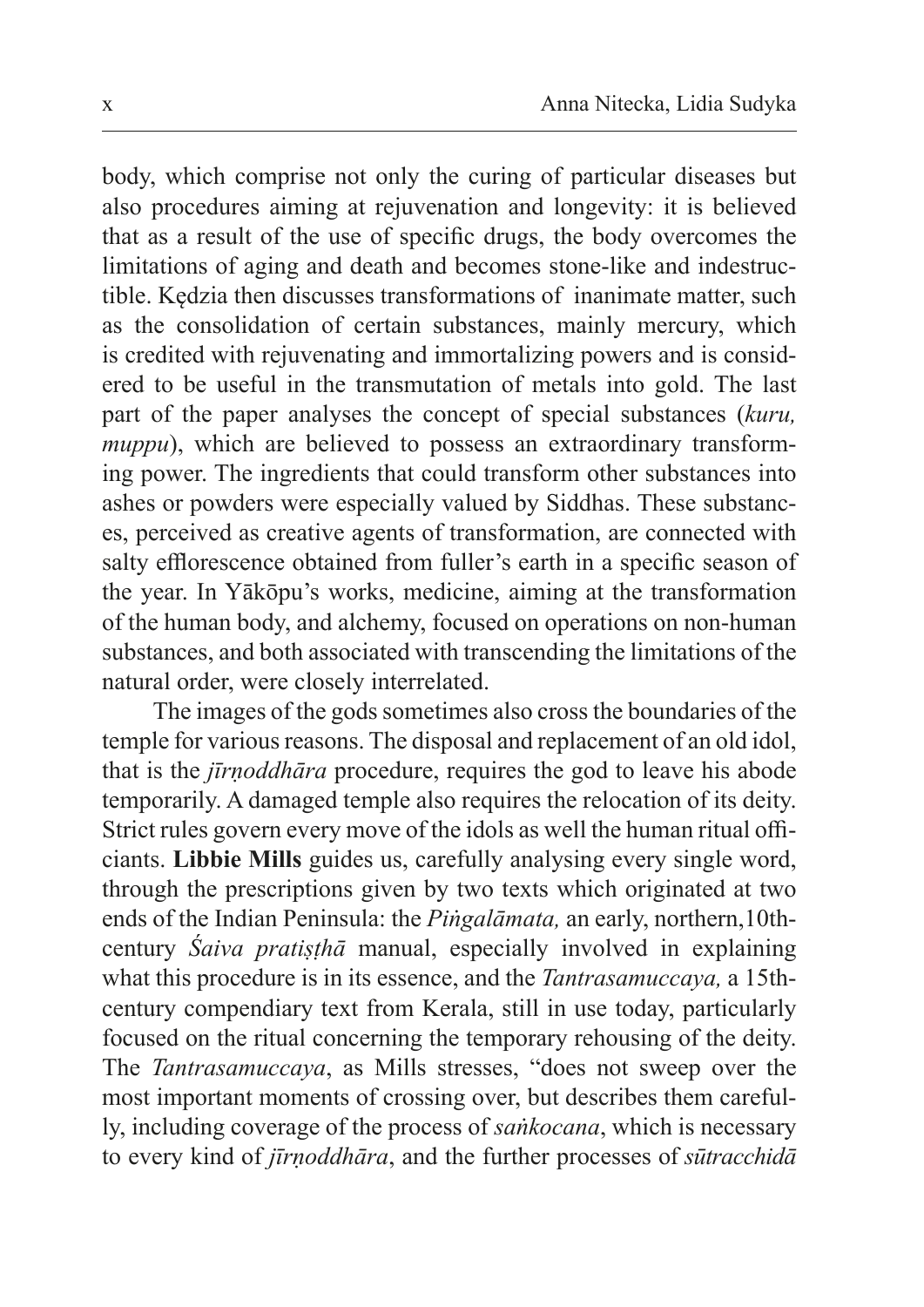and *niṣkrāmaṇa* required in the removal of a faulty idol". *Saṅkocana*, which can be explained as 'protective contraction for the deity', requires the ritual officiant to enter into a temporary union with the deity. As Mills sums up: "Not only is the deity crossing over and untethering, so too is the officiant. *Jīrṇoddhāra,* then, is a venture on both sides, a brave and taxing crossing-over to be made if order is to be maintained".

 The works on fine arts and architecture, that is *śilpaśāstra*s, present quite a detailed description of many forms of Devī. Nevertheless, it seems that these were sometimes only theoretical hints on iconography which did not find practical application, or the images of goddesses fulfilling them have not survived. However, careful investigation proved that it is possible to find a few such representations which get closer to **Ś**āstraic notions. In order to present depictions of the appearance of goddesses **Raju Kalidos Kesava Rajarajan** chooses five *pratimālakṣaṇa*s as provided in the *Śrītattvanidhi* of Śrī Kṛṣṇarāja Uḍaiyar in its Tañcāvūr Sarasvatī Mahal Library edition. These are the cases of iconographical presentations of goddesses: Sadaṅgadevī, Catussastikalādevī, Śītalādevī, Daśamudrā and Trikanthakīdevī. Armed with the knowledge of these particular traits, one can discover that such Devīs materialize nowadays. The idea symbolised by Ṣaḍaṅgadevī can be seen at the 'Pūmpukār Kalaikkūṭam' or Art Gallery among other reliefs narrating the *Cilappatikāram* epics, sculpted by the artists from the Government Collage of Architecture and Sculpture of Mamallapuram. The temple delineated by them represents that one which was erected by Ceṅkuṭṭuvan as a model *ṣaḍaṅgavimāna* (*Cilappatikāram*, 28. 228–230). The temple is subjoined with an image of the Goddess of Chastity illustrating and justifying in such a way "the concept of Vastu Devī, the 'Purusikā', and Sadaṅgadevī", as Rajarajan suggests. He observes that the recently built temples for village goddesses, *grāmadevatālaya*s, are converted to the Āgamic style and their divine inhabitants "are recast in the mould of goddesses of the elite-tradition". Thus, religious art crosses social boundaries. Also studying folk arts, e.g. representations in wood (for instance, the images on wooden temple cars) and stucco, can unveil that certain